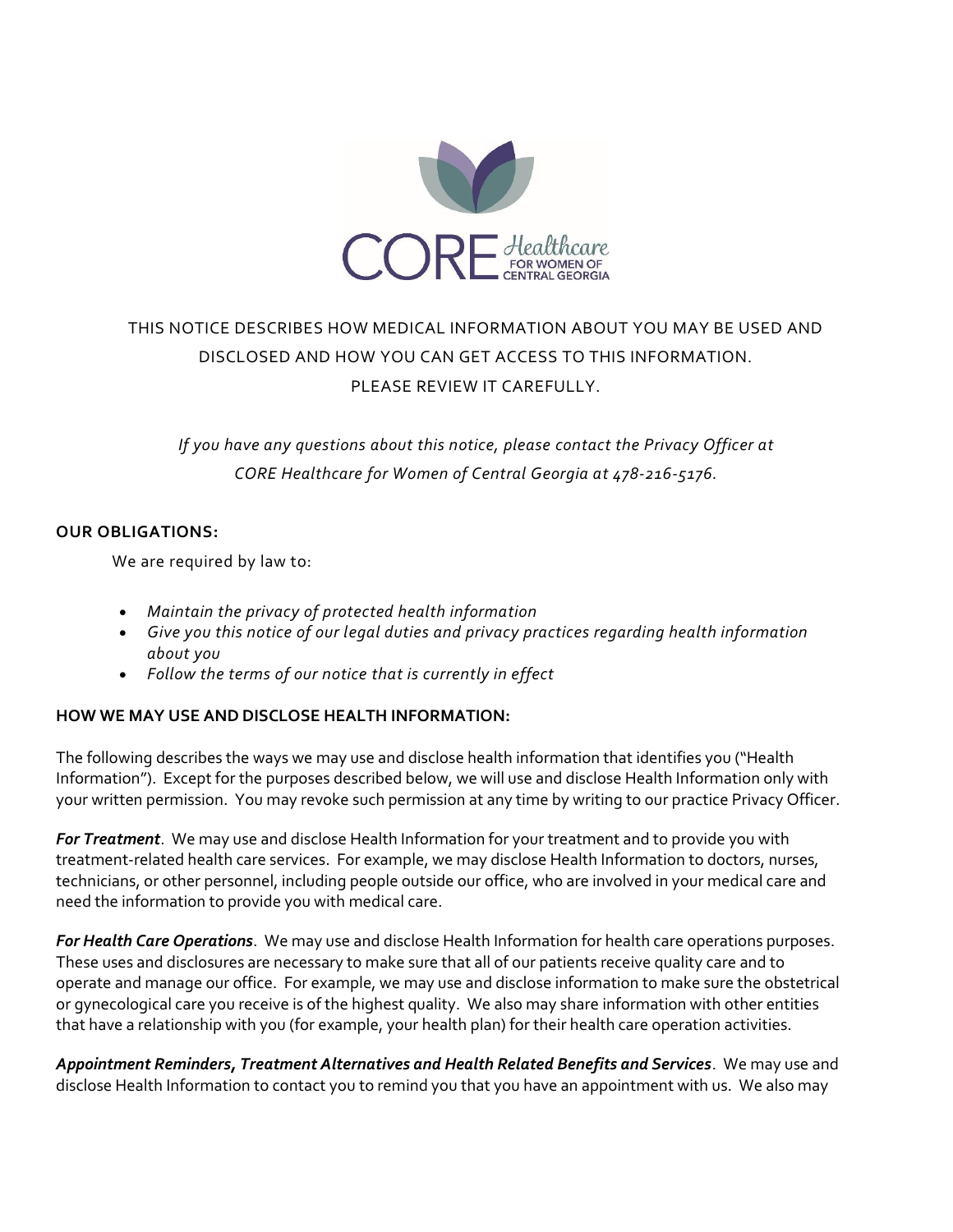use and disclose Health Information to tell you about treatment alternatives or health-related benefits and services that may be of interest to you.

*Individuals Involved in Your Care or Payment for Your Care*. When appropriate, we may share Health Information with a person who is involved in your medical care or payment for your care, such as your family or a close friend. We also may notify your family about your location or general condition or disclose such information to an entity assisting in a disaster relief effort.

#### **SPECIAL SITUATIONS:**

As Required by Law. We will disclose Health Information when required to do so by, federal, state or local law.

*To Avert a Serious Threat to Health or Safety*. We may use and disclose Health Information when necessary to prevent a serious threat to your health and safety or the health and safety of the public or another person. Disclosures, however, will be made only to someone who may be able to help prevent the threat.

*Business Associates*. We may disclose Health Information to our business associates that perform functions on our behalf or provide us with services if the information is necessary for such functions or services. For example, we may use another company to perform billing services on our behalf. All of our business associates are obligated to protect the privacy of your information and are not allowed to use or disclose any information other than as specified in our contract.

*Organ and Tissue Donation*. If you are an organ donor, we may use or release Health Information to organizations that handle organ procurement or other entities engaged in procurement, banking or transportation of organs, eyes or tissues to facilitate organ, eye or tissue donation and transplantation.

*Military and Veterans*. If you are a member of the armed forces, we may release Health Information as required by military command authorities. We also may release Health Information to the appropriate foreign military authority if you are a member of a foreign military.

*Workers' Compensation*. We may release Health Information for workers' compensation or similar programs. These programs provide benefits for work-related injuries or illness.

*Public Health Risks*. We may disclose Health Information for public health activities. These activities generally include disclosures to prevent or control disease, injury or disability; report births and deaths; report child abuse or neglect; report reactions to medications or problems with products; notify people of recalls of products they may be using; a person who may have been exposed to a disease or may be at risk for contracting or spreading a disease or condition; and the appropriate government authority if we believe a patient has been the victim of abuse, neglect or domestic violence. We will only make this disclosure if you agree or when required or authorized by law.

*Health Oversight Activities*. We may disclose Health Information to a health oversight agency for activities authorized by law. These oversight activities include, for example, audits, investigations, inspections, and licensure. These activities are necessary for the government to monitor the health care system, government programs, and compliance with civil rights laws.

*Data Breach Notification Purposes.* We may use or disclose your Protected Health Information to provide legally required notices of unauthorized access to or disclosure of your health information.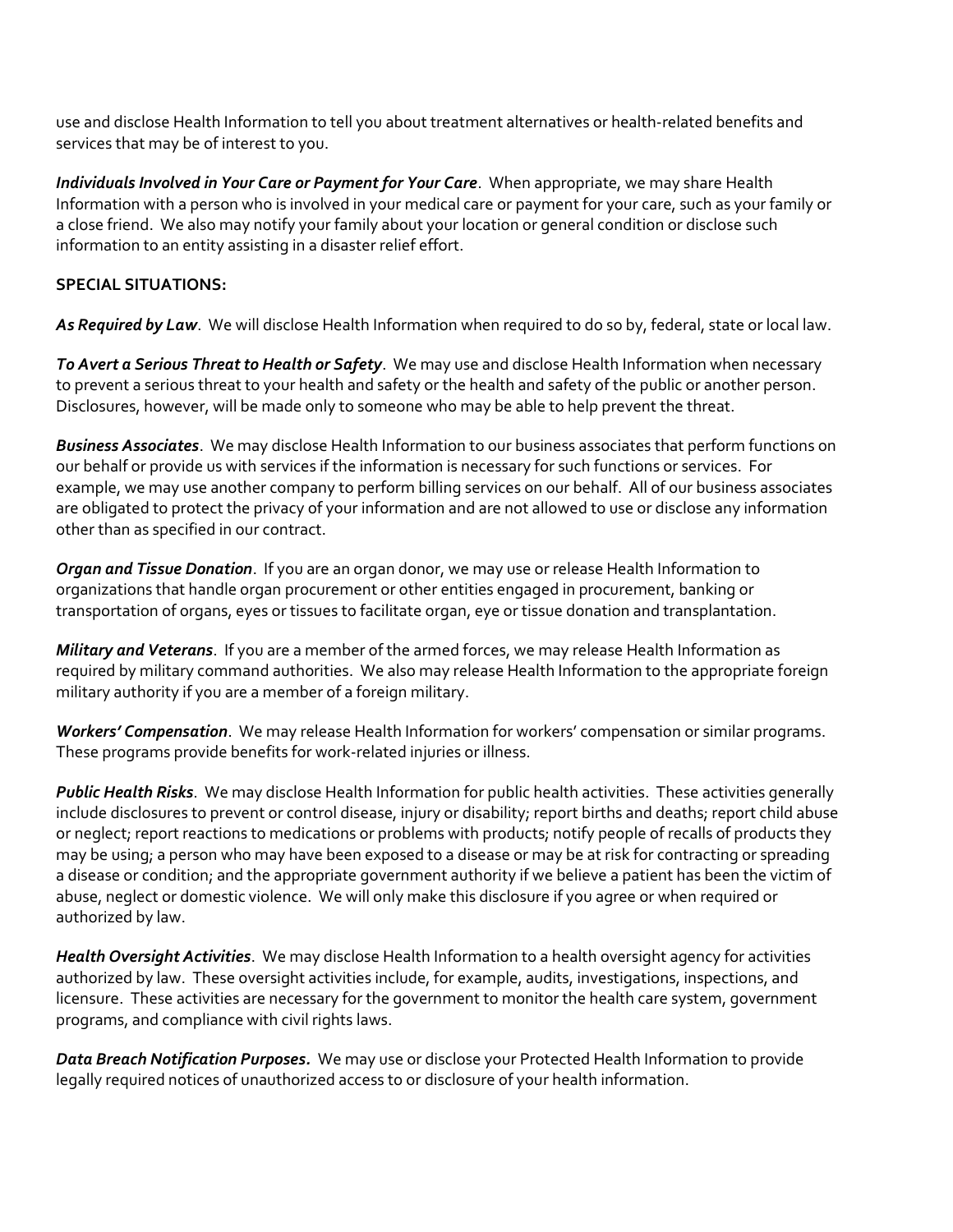*Lawsuits and Disputes*. If you are involved in a lawsuit or a dispute, we may disclose Health Information in response to a court or administrative order. We also may disclose Health Information in response to a subpoena, discovery request, or other lawful process by someone else involved in the dispute, but only if efforts have been made to tell you about the request or to obtain an order protecting the information requested.

*Law Enforcement*. We may release Health Information if asked by a law enforcement official if the information is: (1) in response to a court order, subpoena, warrant, summons or similar process; (2) limited information to identify or locate a suspect, fugitive, material witness, or missing person; (3) about the victim of a crime even if, under certain very limited circumstances, we are unable to obtain the person's agreement; (4) about a death we believe may be the result of criminal conduct; (5) about criminal conduct on our premises; and (6) in an emergency to report a crime, the location of the crime or victims, or the identity, description or location of the person who committed the crime.

*Coroners, Medical Examiners and Funeral Directors*. We may release Health Information to a coroner or medical examiner. This may be necessary, for example, to identify a deceased person or determine the cause of death. We also may release Health Information to funeral directors as necessary for their duties.

*National Security and Intelligence Activities*. We may release Health Information to authorized federal officials for intelligence, counter-intelligence, and other national security activities authorized by law.

*Protective Services for the President and Others*. We may disclose Health Information to authorized federal officials so they may provide protection to the President, other authorized persons or foreign heads of state or to conduct special investigations.

*Inmates or Individuals in Custody*. If you are an inmate of a correctional institution or under the custody of a law enforcement official, we may release Health Information to the correctional institution or law enforcement official. This release would be if necessary: (1) for the institution to provide you with health care; (2) to protect your health and safety or the health and safety of others; or (3) the safety and security of the correctional institution.

## **USES AND DISCLOSURES THAT REQUIRE US TO GIVE YOU AN OPPORTUNITY TO OBJECT AND OPT:**

*Individuals Involved in Your Care or Payment for Your Care.* Unless you object, we may disclose to a member of your family, a relative, a close friend or any other person you identify, your Protected Health Information that directly relates to that person's involvement in your health care. If you are unable to agree or object to such a disclosure, we may disclose such information as necessary if we determine that it is in your best interest based on our professional judgment.

*Disaster Relief.* We may disclose your Protected Health Information to disaster relief organizations that seek your Protected Health Information to coordinate your care, or notify family and friends of your location or condition in a disaster. We will provide you with an opportunity to agree or object to such a disclosure whenever we practically can do so.

#### **YOUR WRITTEN AUTHORIZATION IS REQUIRED FOR OTHER USES AND DISCLOSURES:**

The following uses and disclosures of your Protected Health Information will be made only with your written authorization:

1. Uses and disclosures of Protected Health Information for marketing purposes; and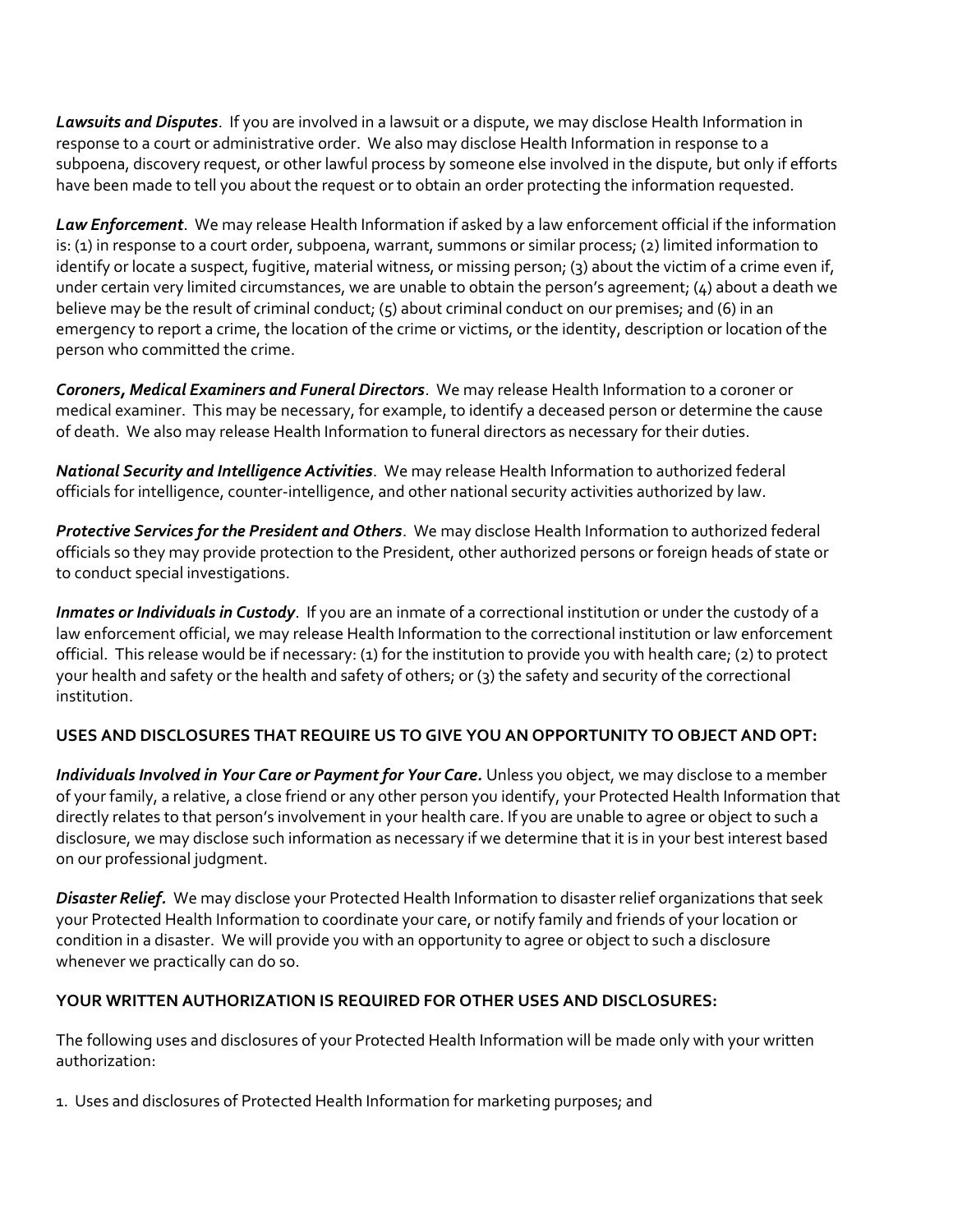2. Disclosures that constitute a sale of your Protected Health Information

Other uses and disclosures of Protected Health Information not covered by this Notice or the laws that apply to us will be made only with your written authorization. If you do give us an authorization, you may revoke it at any time by submitting a written revocation to our Privacy Officer and we will no longer disclose Protected Health Information under the authorization. But disclosure that we made in reliance on your authorization before you revoked it will not be affected by the revocation.

#### **YOUR RIGHTS**:

#### **You have the following rights regarding Health Information we have about you:**

*Right to Inspect and Copy*. You have a right to inspect and copy Health Information that may be used to make decisions about your care or payment for your care. This includes medical and billing records, other than psychotherapy notes. To inspect and copy this Health Information, you must make your request, in writing, to CORE Health Care for Women. We have up to 30 days to make your Protected Health Information available to you and we may charge you a reasonable fee for the costs of copying, mailing or other supplies associated with your request. We may not charge you a fee if you need the information for a claim for benefits under the Social Security Act or any other state of federal needs-based benefit program. We may deny your request in certain limited circumstances. If we do deny your request, you have the right to have the denial reviewed by a licensed healthcare professional who was not directly involved in the denial of your request, and we will comply with the outcome of the review.

*Right to an Electronic Copy of Electronic Medical Records.* If your Protected Health Information is maintained in an electronic format (known as an electronic medical record or an electronic health record), you have the right to request that an electronic copy of your record be given to you or transmitted to another individual or entity. We will make every effort to provide access to your Protected Health Information in the form or format you request, if it is readily producible in such form or format. If the Protected Health Information is not readily producible in the form or format you request your record will be provided in either our standard electronic format or if you do not want this form or format, a readable hard copy form. We may charge you a reasonable, cost-based fee for the labor associated with transmitting the electronic medical record.

*Right to Get Notice of a Breach.* You have the right to be notified upon a breach of any of your unsecured Protected Health Information.

*Right to Amend*. If you feel that Health Information we have is incorrect or incomplete, you may ask us to amend the information. You have the right to request an amendment for as long as the information is kept by or for our office. To request an amendment, you must make your request, in writing, to CORE Health Care for Women.

*Right to an Accounting of Disclosures*. You have the right to request a list of certain disclosures we made of Health Information for purposes other than treatment, payment and health care operations or for which you provided written authorization. To request an accounting of disclosures, you must make your request, in writing, to CORE Health Care for Women.

*Right to Request Restrictions*. You have the right to request a restriction or limitation on the Health Information we use or disclose for treatment, payment, or health care operations. You also have the right to request a limit on the Health Information we disclose to someone involved in your care or the payment for your